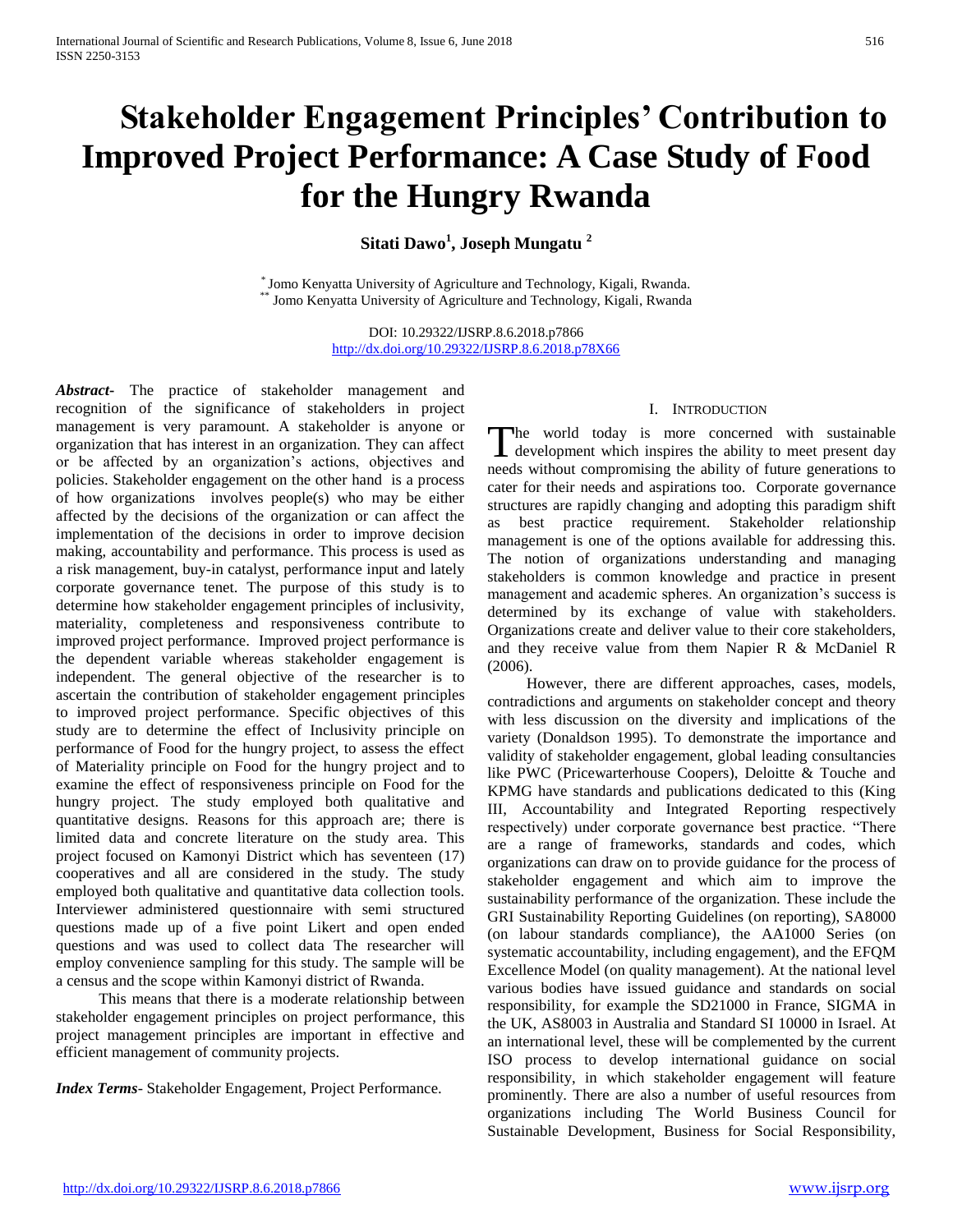CSR Europe, The Future 500 Initiative, the UK Environment Council, the South African Calabash Project, the Brazilian Instituto Ethos, the Indian Development Alternatives Group and the International Association for Public Participation" Thomas .K. etal, (2005).

 Stakeholder engagement process value can be greatly enhanced whereas reducing the risk of missing important perspectives that can adversely affect reputation, project buy in and performance through a formal stakeholder engagement policy (Accountability 2008).

 Meaningful engagement occurs when organizations, aware of the changes in the wider society a how they relate to organizational performance, choose to establish relations with stakeholders as a means to manage the impact of those changes, such as those created as a result of global economic downturn. Organizations can either seek to mitigate risk through the use of stakeholder management, or exploit these new trends to identify and establish new opportunities through the use of meaningful stakeholder engagement (Brunswick, 2013).

 Edward Freeman is the man heavily credited to popularization of the stakeholder concept, when he wrote his famous book Strategic Management: A Stakeholder Approach in 1984. It is also presumed that the word stakeholder had previously appeared in management internal memo at the Stanford Research Institute in 1963, according to Friedman & Miles (2006).

 Stakeholder theory justification is further dissected by Preston (1995) into; "Descriptive justifications attempt to show that the concepts embedded in the theory correspond to observed reality. Instrumental justifications point to evidence of the connection between stakeholder management and corporate performance. Normative justifications appeal to underlying concepts such as individual or group "rights," "social contract," or utilitarianism" He further declares that since the descriptive approach to grounding a stakeholder theory is inadequate, justifications based on a connection between stakeholder strategies and organizational performance should be examined. "Consider, for example, the simple hypothesis that corporations whose managers adopt stakeholder principles and practices will perform better financially than those that do not". This study has borrowed aspects of this approach.

 The PMBOK (2013) defines project stakeholders as "individuals, groups, or organizations who may affect, be affected by, or perceive themselves to be affected by a decision, activity, or outcome of a project". This is the go to resource on technical and professional project management matters.

 Thomas .K. etal, (2005) sums up stakeholder engagement as; an umbrella term that covers the full range of an organization's efforts to understand and involve stakeholders in its activities and decisions. Engagement can help organizations meet tactical and strategic needs ranging from gathering information and spotting trends that may impact their activities, to improving transparency and building the trust of the individuals or groups whose support is critical to an organization's long-term success, to sparking the innovation and organizational change needed to meet new challenges and opportunities.

 There are existing gaps in the stakeholder engagement according to Hillman (2001); who noted the lack of sufficient literature and skills in the area of stakeholder management and engagement.

The uniqueness and the importance of engagement in project management has ignited curiosity, and prompted this study to investigate engagement and the ways it improves or can improve project performance. A clear distinction of stakeholder engagement from crisis management and stakeholder management is clearly highlighted by the Jaffery (2009).

 The PMBOK (2013) as a respected reference guide for project managers also reiterates the importance of stakeholder engagement as a critical link to project performance; "Managing stakeholder engagement helps to increase the probability of project success by ensuring that stakeholders clearly understand the project goals, objectives, benefits, and risks. This enables them to be active supporters of the project and to help guide activities and project decisions. By anticipating people's reactions to the project, proactive actions can be taken to win support or minimize negative impacts."

 Brunswick Insight (2013) in their report established that most (80%) staff believes that their senior management understand and appreciate the value of stakeholder engagement to their organizations. On the other hand, whereas the team at the top appears to understand the value of engagement, buy-in and levels of understanding generally wanting.

 "Stakeholders, at different levels and stages, are crucial to the success of an adaptation project. Through listening to the views of others, stakeholders can build a shared understanding of the issues. Priority areas for action emerge that take account of everyone's perceptions. This process requires time to build trust between the groups and individuals involved, and can be empowering, as solutions are worked out collaborative" Conde and Lonsdale (2004).

 Stakeholder management has shown relevance and cemented its place in commercial, civic and development spheres formidably thereby catching the attention of Project Management Institute (PMI – a respected professional authority in project management training and accreditation) and prompting PMI to elevate it from a process to a full knowledge area in the Project Management practice. This has given Stakeholder Management a new impetus and prominence since effectively managing stakeholders is one of the hardest tasks in a project. Projects are change agents and there tends to be a resistance reaction to change, and people need to be prepared for those changes for acceptance and smooth transition. This has a great bearing of the overall success and performance of the project and engagement is the basis for buy in. Anderson and Anderson (2010), explained engagement in change as human needs (inclusion and connection) being necessary input for effective and smooth change process.

 Furthermore, Stakeholder Engagement Tool Kit (2007) noted the inadequacy in shared understanding and effective communication among interest groups in spite of the growth in engagement practice thereby limiting opportunities for shared learning and development of engagement theory and practice. This study seeks to improve on this status quo.

 "Ultimately, stakeholder engagement can help the organization identify material issues – risks and opportunities – that it should respond to and address" Integrated Reporting *Issiue-2,* 2012.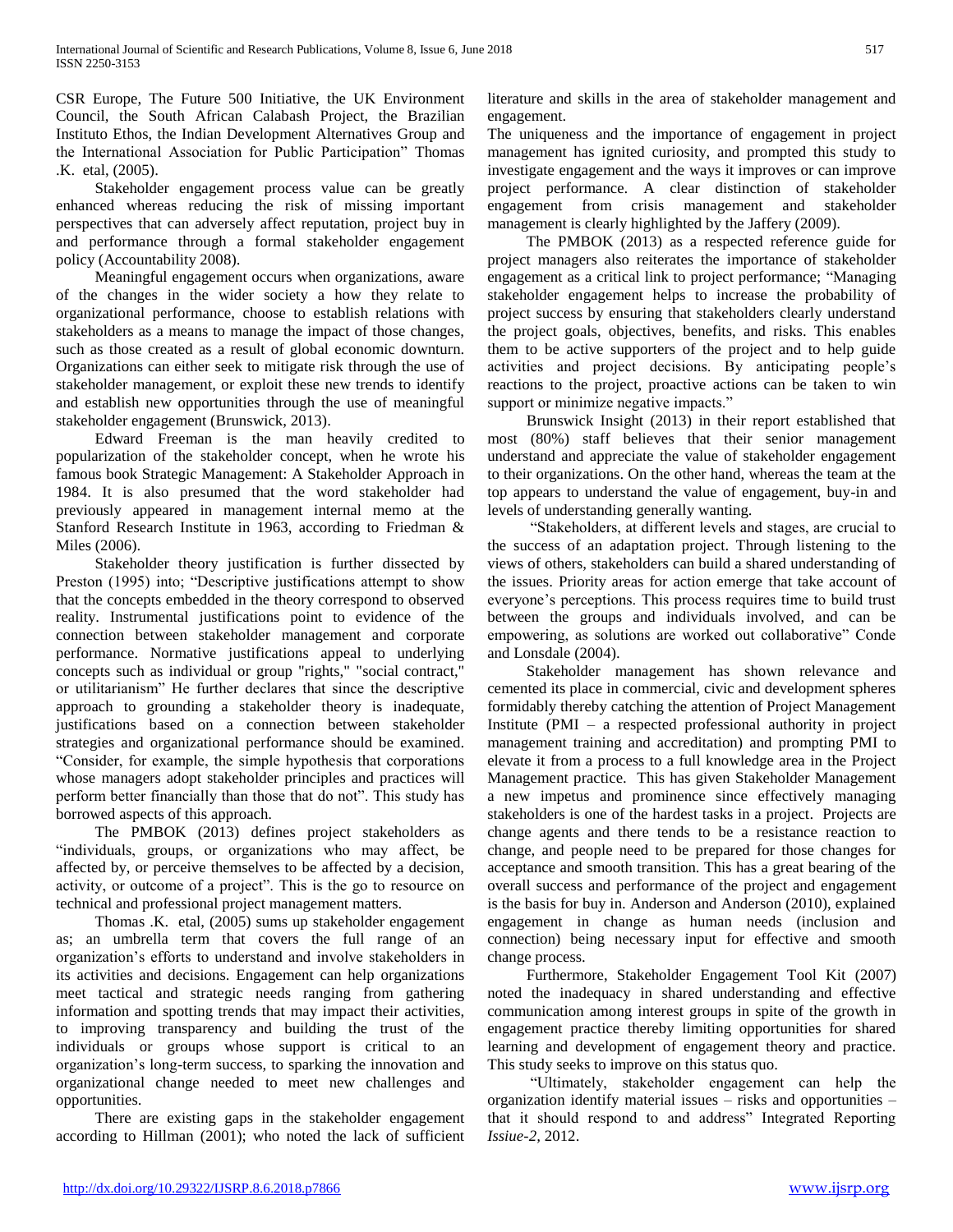## **1.2 Statement of the Problem**

 The importance of stakeholder management is well documented and efforts channeled towards adoption under corporate governance. However, how meaningful stakeholder engagement is, especially with the final end user (stakeholder) in consideration regarding improving project performance is not specifically spelled out.

 Brunswick Insight (2013) in their report established that most (80%) staff believes that their senior management understand and appreciate the value of stakeholder engagement to their organizations. On the other hand, whereas the team at the top appears to understand the value of engagement, buy-in and levels of understanding generally is wanting. This gives significance to this study and more impetus since it seeks to investigate the relationships in the engagement, their causes and effects. Consequently, this will add to the growing literature of understanding tangible aspects of stakeholder engagement even to the middle and lower levels of organizational staff.

 The lack of "one size fits all" approach to stakeholder engagement adds more weight to this study in the quest to contribute to the already existing knowledge. The study strives to specifically explain the relationships of the principals involved and how they improve overall project performance.

 Stakeholder Engagement is quite diverse challenging and there is no panacea or standard approach and application for success. A combination of tools and techniques are employed depending on the situation, level of engagement and the purpose for engagement, Conde and Lonsdale (2004). This gives momentum to the study to investigate the specific approaches and tools for this very specific case study.

## **1.3 Purpose of the study**

 Descriptive justifications attempt to show that the concepts embedded in the theory correspond to observed reality. Instrumental justifications point to evidence of the connection between stakeholder management and corporate performance Donaldson (1995). This study seeks to examine specific principles of stakeholder engagement and how they can be employed to improve project performance. Relationships that exist between stakeholder engagement and project performance will also be explored in terms of scope, purpose and context.

## **1.4 Objectives of the study**

 This study seeks to find out the contribution of Inclusivity, Materiality, Completeness and Responsiveness to improving project performance.

## **1.4.1 General objective**

 The general objective was to establish the relationship between stakeholder engagement principles on project performance in Rwanda.

## **1.4.2 Specific objectives**

- 1. To determine the effect of Inclusivity principle on performance of FCG project.
- 2. To assess the effect of Materiality principle on FCG project
- 3. To examine the effect of Responsiveness principle on FCG project

## **1.5 Research questions**

- 1. What is the effect of Inclusivity principle on performance of FCG project?
- 2. What is the effect of Materiality principle on FCG project?
- 3. What is the effect of responsiveness principle on FCG project?

## *1.6 Research design*

 The study employed both qualitative and quantitative designs. Reasons for this approach are; there is limited data and concrete literature on the study area in regards to Rwandan context, variation in data collection mixed approach leads to greater validity, it approaches and answers the research question from various perspectives, it also minimizes chances of gaps in data collection and it tackles assumptions of the study. Garbarino and Holland (2009) commend this design by stating "while quantitative methods produce data that can be aggregated and analyzed to describe and predict relationships, qualitative research can help to probe and explain those relationships and to explain contextual differences in the quality of those relationships".

## *1.7 Target population*

 The *population* for the entire project was sixty three (63) cooperatives in Rwanda. These cooperatives were under FGC project which FH is operating in three districts in Rwanda namely, Kamonyi, Muhanga and Ruhango. This project focused on Kamonyi District which has seventeen (17) cooperatives and all are considered in the study.

## *1.8 Sampling frame*

 The register of cooperatives at FH Rwanda office was used as the register and the membership entry register at the cooperatives for the purposes of identifying and screening the desired respondents for the study.

## **1.8.1 Sampling (or sample size)**

 The study took a non-probability sample of one out of the three districts where the project is implemented in Rwanda. This was the Kamonyi District constituting seventeen (17) cooperatives. Census data were collected from the representatives of the seventeen cooperatives in Kamonyi District supported by FH.

## *1.9 Sampling design*

 The researcher together with an interpreter interviewed one leader of each of the cooperative available during the field visits arranged by FH, and collected and recorded their responses through interviewer administered questionnaire.

 Cooperative leaders were the primary respondents; however, members who have been with the cooperative from the inception of FGC project were also to be considered just in case it became challenging to find the leaders so as to take care on non-response. Fortunately, all the leaders were reached during the data collection exercise.

## II. INSTRUMENTS

 The study employed both qualitative and quantitative data collection tools. Interviewer administered questionnaire with semi structured questions made up of a five point Likert and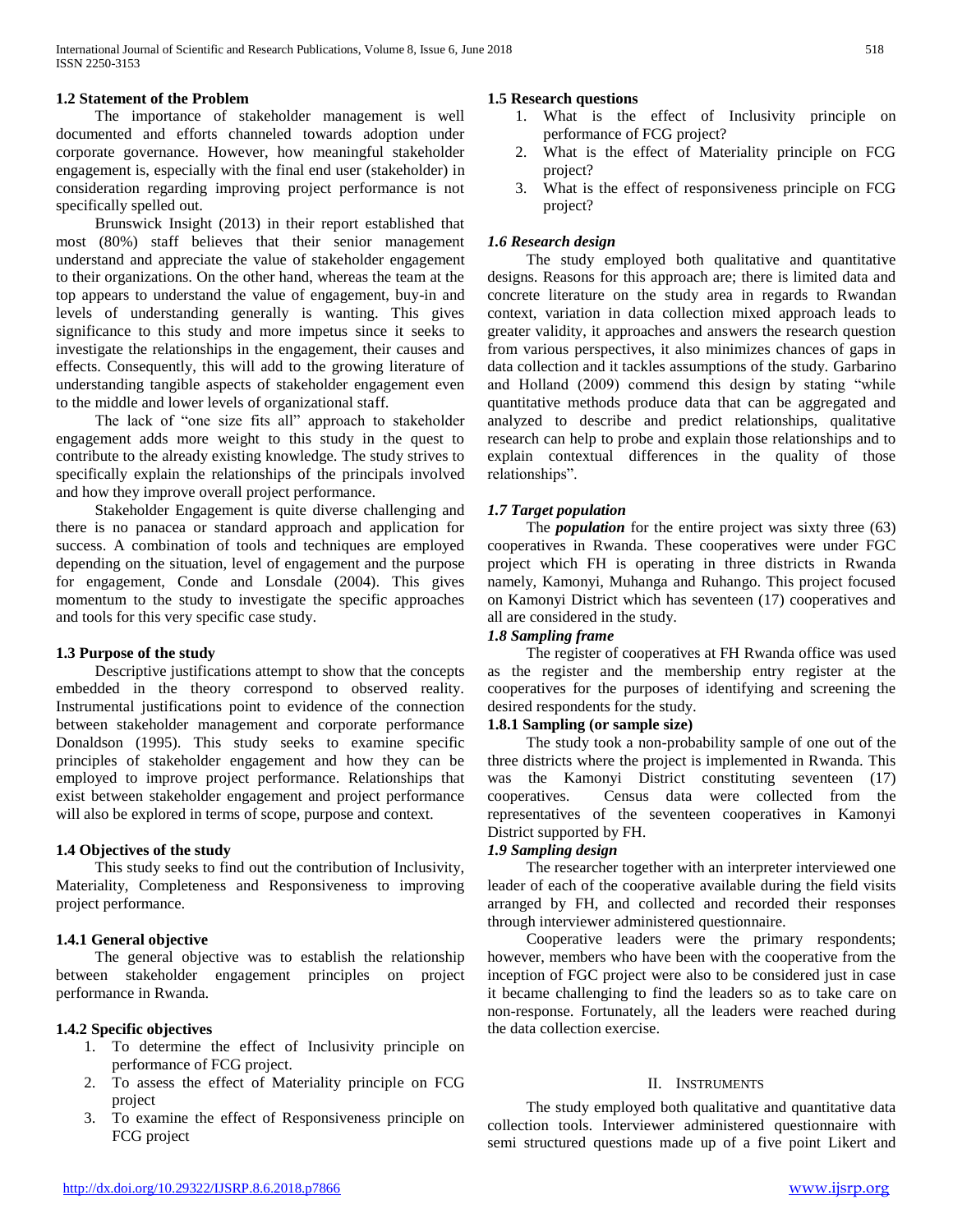open ended questions and was used to collect data. Observation while FH staff and cooperative members went about their business was also noted on a note book for augmenting questionnaire data during analysis.

## **2.1 Data collection procedure**

 The researcher with the assistance of FH staff used interviewer administered questionnaires with structured questions to capture the needed data to test the study variables. For quantitative data, a five point likert scale was employed for the study.

 Documentary review of other literature and reports from FH Rwanda and other relevant sources were explored in order to find insights and aspects relevant to the study. Reviewing documents, reports, studies and findings from prior FCG project and FH work supported the study in concretizing aspects being studied for better understanding and deduction.

**2.2 Data Processing and analysis**

## **Profile of the Respondents**

 The researcher counterchecked the questionnaires after filed data collection for completeness and edited for coding purposes. The filled and coded questionnaires were fed into SPSS and MS-Excel software for storage, analysis and reporting as contained herein.

Qualitative data was thematically coded and then statistically analyzed. Qualitative data which is from the open ended questions was analyzed using content analysis. The findings from the qualitative data were then presented in a prose form.

## **2.3 RESEARCH FINDINGS AND DISCUSSION**

 This chapter presents empirical findings in reference to the research questions in chapter one. These findings were obtained from both primary and secondary sources. They were presented and analysed using frequency tables and percentages were used was to establish the relationship between stakeholder engagement principles on project performance in Rwanda.

## **Gender Frequency Percent** Female 15 68.2 Male  $\begin{array}{ccc} 7 & 31.8 \end{array}$ Total 22 100.0

**Table 1: Gender of the respondents**

## **Source: Primary Data, 2018**

 From table 1 show that, 68.2% were female while 31.8% male. This shows that data obtained is free of gender bias since both male and female were represented.

## **Age structure of the respondents**

| Table 2: Age structure of the respondents |                  |                |  |  |  |
|-------------------------------------------|------------------|----------------|--|--|--|
|                                           | <b>Frequency</b> | <b>Percent</b> |  |  |  |
| $21 - 30$                                 |                  | 13.6           |  |  |  |
| $31 - 40$                                 |                  | 18.2           |  |  |  |
| $41 - 50$                                 | 12               | 54.5           |  |  |  |
| 51 and above                              |                  | 13.6           |  |  |  |
| Total                                     | 22               | 100.0          |  |  |  |

## **Table 2: Age structure of the respondents**

#### **Source: Primary Data, 2018**

From table 2 shows that, 54.5% of the respondents were between  $41 - 50$  18.2% between 31 40, 17, 13.6% between 21-30 and above 51 years respectively. This implies that there was fair representation of the population as almost all classes were represented and the data provided reflected the views of the entire population and the majority of the respondents are matured which means they can gave a matured view for the purpose of the research.

## **Educational level of the respondents**

|           | <b>Frequency</b> | <b>Percent</b> |
|-----------|------------------|----------------|
| Secondary | 11               | 50.0           |
| Diploma   |                  | 31.8           |
| Degree    |                  | 13.6           |
| Masters   |                  | 4.5            |
| Total     | 22               | 100.0          |

## **Table 3: Educational level of the respondents**

**Source: Primary data, 2018**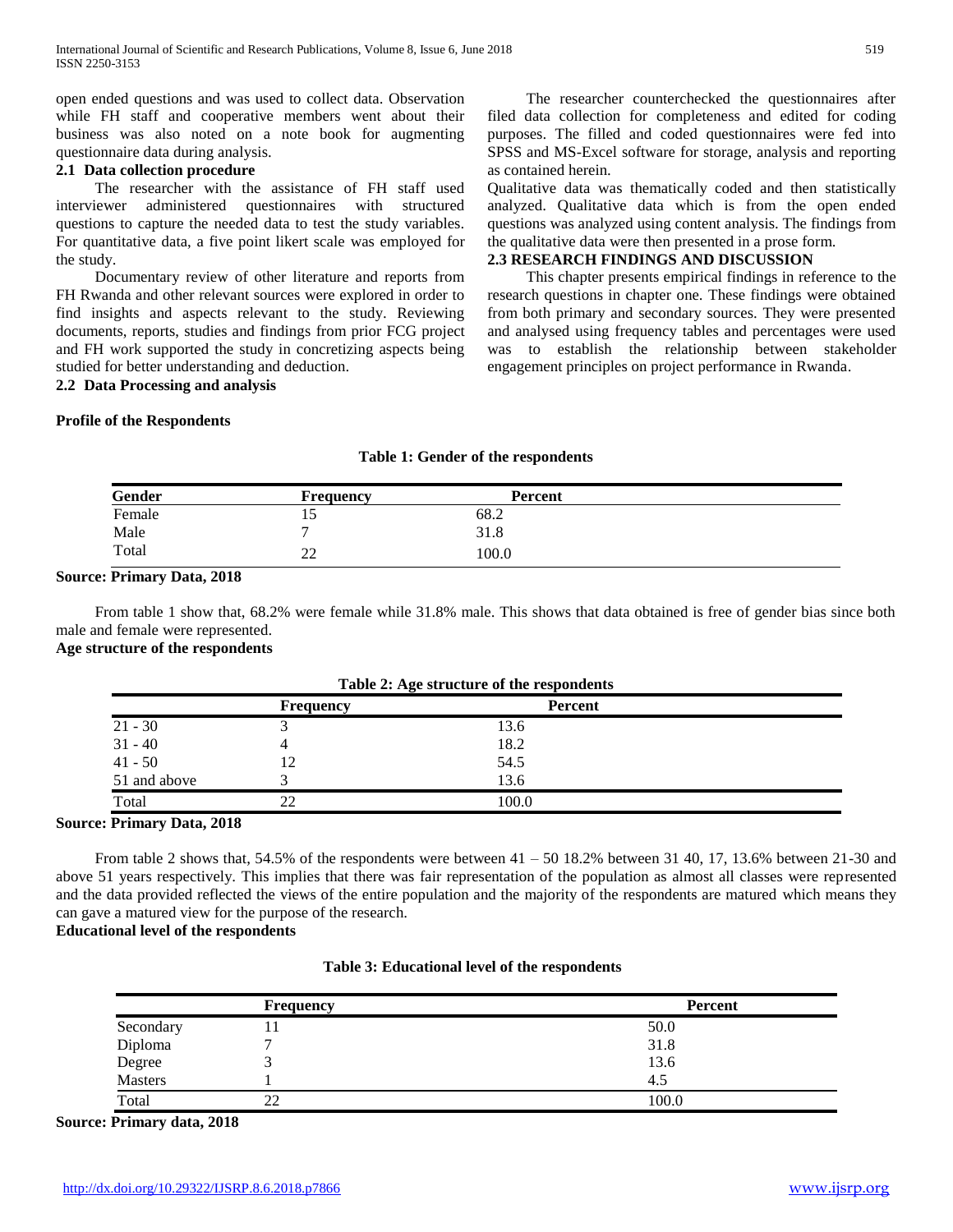Table 3 shows that, 50.0% of the respondents were secondary, 31.8% diploma, 13.8% degree and 4.5% masters. This implies that the respondents are educated meaning they could read, understand and interpret questionnaires reliably. The data collected is believed to be reliable and was thus processed to present findings.

## **Experience level of the Respondents**

| Table 4: Experience level of the respondents |           |         |  |  |  |
|----------------------------------------------|-----------|---------|--|--|--|
|                                              | Frequency | Percent |  |  |  |
| $1 - 3$ Years                                |           | 31.8    |  |  |  |
| $3 - 7$ Years                                |           | 27.3    |  |  |  |
| 7 years and above                            |           | 40.9    |  |  |  |
| Total                                        |           | 100.0   |  |  |  |

## **Source: Primary data, 2016**

 From table 4 shows that, 40.9% of the respondents had served for a period between 7 years and above, 31.8% between 3 - 7 years and 27.3% between 1-3 years. This implies that almost all respondents had taken reasonably enough time in the project and thus the data they provided was believed to be reliable.

## **Inclusivity principle and performance of FCG Project**

|                                                                               |    | Minimum | Maximum | Mean   | <b>Std. Deviation</b> |
|-------------------------------------------------------------------------------|----|---------|---------|--------|-----------------------|
| Project stakeholders were committed to project $_{22}$<br>management          |    | 3.00    | 5.00    | 4.4545 | .59580                |
| Project stakeholders had respects for each other                              | 22 | 3.00    | 5.00    | 4.5000 | .67259                |
| Project stakeholders were treated fairly in the project $_{22}$<br>management |    | 3.00    | 5.00    | 4.3636 | .58109                |
| Valid N (listwise)                                                            |    |         |         |        |                       |
|                                                                               |    |         |         |        |                       |

## **Table 5: Mean and standard deviation analysis on inclusivity principle**

Source: Primary data 2018

 Table 5 describes respondent's views effect of inclusivity principle on project performance and the findings were as discussed below;

Project stakeholders were committed to project management: This was indicated by a strong mean of 4.4545 and a heterogeneity standard deviation of .59580. This implies that to a large extent stakeholders were committed. On whether Project stakeholders had respects for each other: This was indicated by a very strong mean 4.5000 and a heterogeneity standard deviation of .67259. This implies that Project stakeholders had respects for each other. Lastly on whether Project stakeholders were treated fairly in the project management, this was indicated by a strong mean of 4.3636 and a heterogeneity standard deviation of .58109. This implies that there was fair treatment in the project.

## **Regression Analysis on inclusivity principle in FCG Project**

 A multivariate regression analysis was used to establish the relationship between inclusivity principle in Food for the Hungry Project in planning which is the independent variable and Projects performance which is the dependent variables. The multivariate regression model was:

 $Y = \beta_0 + \beta_1 X_1 + \beta_2 X_2 + \beta_3 X_3 + \varepsilon$ Where;  $Y = Project performance$ ;  $\beta_0$  = Constant Term;  $β<sub>1</sub>, β<sub>2</sub>, and β<sub>3</sub> = Beta coefficients;$  $X_1$ = Inclusivity principle;  $X_2$ = Materiality principle;  $X_3$ = Responsive principle;  $\varepsilon$  = Error term

## **Table 4.6: Model Summary on inclusivity principle in FCG Project**

| Model | R              | $\alpha$ 110 $\alpha$<br>ж<br>Suuare | Square<br>Adjusted<br>B | Std<br>Estimate<br>∠rror<br>the<br>. റ |
|-------|----------------|--------------------------------------|-------------------------|----------------------------------------|
|       | $.883^{\circ}$ | .780                                 | $\sim$<br>לס'<br>. .    | 15008<br>$\Delta$<br><b>20</b><br>. J  |

a. Predictors: (Constant), Independent Variable

b. Dependent Variable: Project Performance (improved yield; improved livelihood)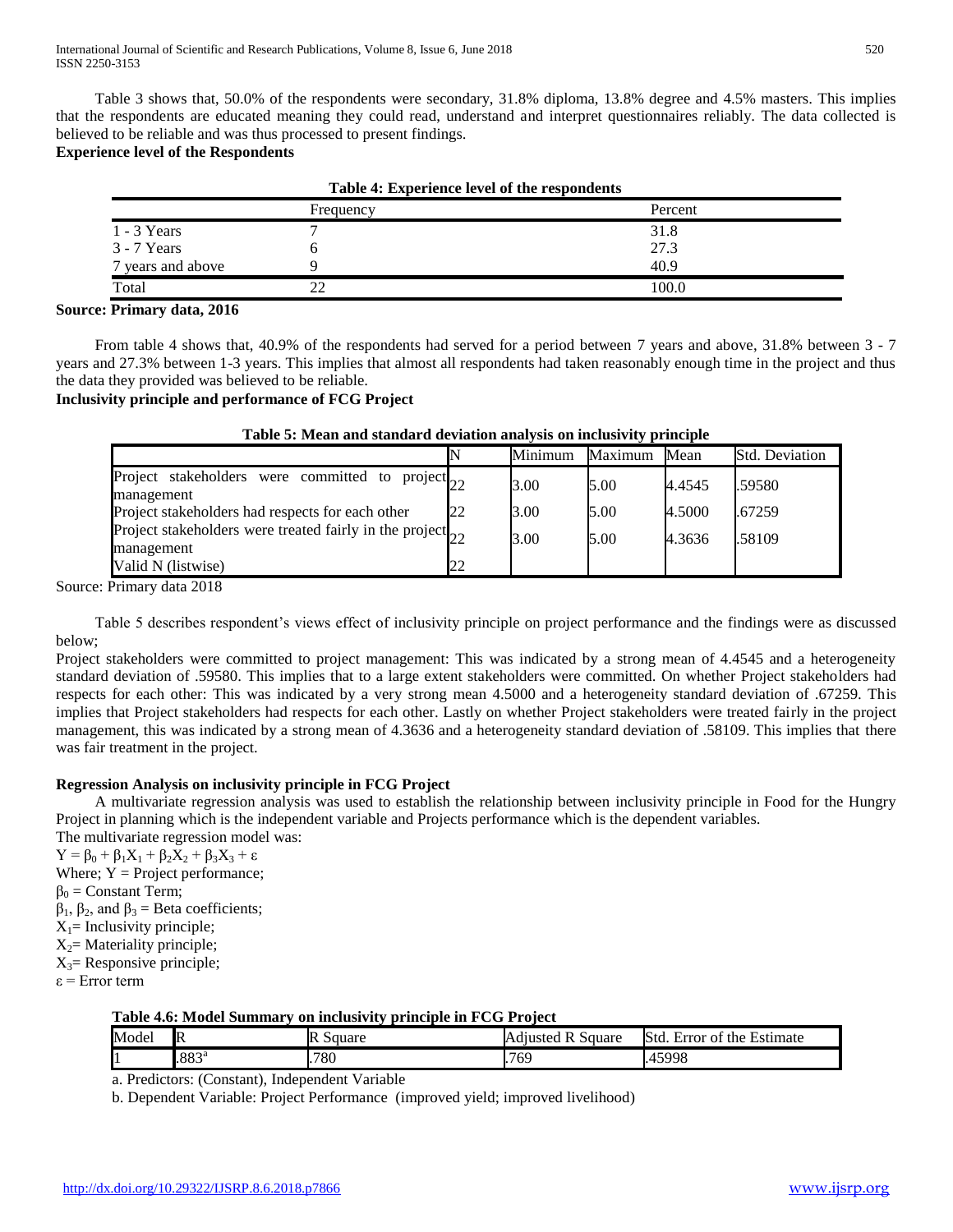R-square =0.883a (88.3). 88.3% variations in project performance have been captured by the model used. Since the p-value is 0.000, the model performance is statistically significant

| Model |            | Sum of Squares | df   | Mean Square |       | Sig.              |
|-------|------------|----------------|------|-------------|-------|-------------------|
|       | Regression | 15.041         |      | 15.041      | 1.087 | .000 <sup>b</sup> |
|       | Residual   | 4.232          | 20   | .212        |       |                   |
|       | Total      | 19.273         | د کا |             |       |                   |

**Table 7: Anova table on inclusivity principle in FCG Project**

a. Dependent Variable: Project performance

b. Predictors: (Constant), inclusivity principle in Food for the Hungry Project

**Table 8: Coefficients of inclusivity principle in Food for the Hungry Project**

|       | Unstandardized<br>Coefficients |       | Standardized<br>Coefficients |      |       | 95.0% Confidence Interval<br>for B |                         |       |
|-------|--------------------------------|-------|------------------------------|------|-------|------------------------------------|-------------------------|-------|
| Model |                                |       | Std. Error                   | Beta |       | Sig.                               | Lower Bound Upper Bound |       |
|       | (Constant)                     | 2.663 | .779                         |      | 3.416 | .003                               | 1.037                   | 4.288 |
|       | Independent<br>Variable        | .490  | .058                         | .883 | 8.431 | .000                               | .368                    | .611  |

Project performance

Regression equation shows relationship between inclusivity principle in planning and project performance

Where;  $Y = project success$ ;

 $B_1 =$  Constant Term

 $β<sub>1</sub>$ = Beta coefficients

 $X_1$  = inclusivity principle

Y= 2.663+ 0.490X<sup>1</sup> (inclusivity principle)………………………………………..Equation (i)

 The results indicate that inclusivity principle has a relationship with project performance. The significance is 0.000 which indicates that there is positive relationship (0.490) between inclusivity principle and project performance. These results provide reasonable evidence to the consistent view that, there is improvement in yield and livelihood hence they improved project performance. The beta of inclusivity principle is 0.883 with a t-statistic of 8.341. The positive coefficients mean a unit change in inclusivity principle leads to a .490 units increase in project performance while keeping responsive principle and responsive principle in implementation constant and since the P- value =  $0.000 < 0.05$ , the positive t-statistic value indicates that the effect is statistically significant at 5 % test level reject H0 in favor of H1 the alternative.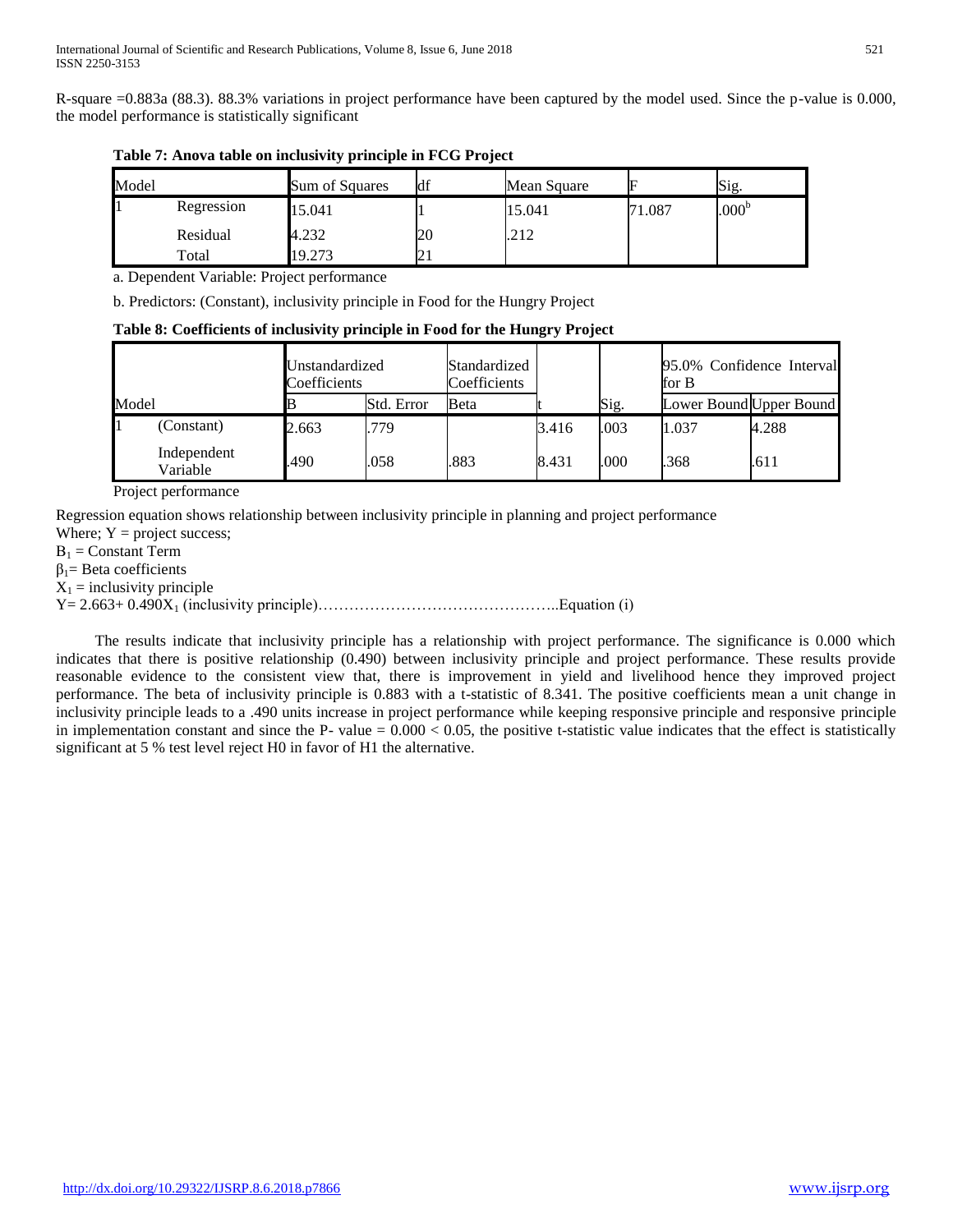|  | Materiality principle and performance of Food for the Hungry Project |  |
|--|----------------------------------------------------------------------|--|
|  |                                                                      |  |

| Table 9: Mean and standard deviation analysis on materiality principle                                   |    |         |         |        |                |  |  |  |  |  |
|----------------------------------------------------------------------------------------------------------|----|---------|---------|--------|----------------|--|--|--|--|--|
|                                                                                                          |    | Minimum | Maximum | Mean   | Std. Deviation |  |  |  |  |  |
| Project<br>stakeholders<br>were able to<br>identify major issues affecting<br>the $22$<br>project        |    | 2.00    | 5.00    | 4.2273 | .75162         |  |  |  |  |  |
| stakeholders were able to<br>Project<br>priorities issues to be addressed in the 22<br>project milestone |    | 3.00    | 5.00    | 4.3636 | .65795         |  |  |  |  |  |
| Project stakeholders were able to share 22<br>information about project milestone<br>Valid N (listwise)  | 22 | 2.00    | 5.00    | 4.2273 | .92231         |  |  |  |  |  |

Source: Primary data 2018

 Table 9 describes respondent's views effect of materiality principle on project performance and the findings were as discussed below;

Project stakeholders were able to identify major issues affecting the project: This was indicated by a strong mean of 4.2273 and a heterogeneity standard deviation of .75162. This implies that to a large extent Project stakeholders were able to identify major issues affecting the project. On whether Project stakeholders were able to priorities issues to be addressed in the project milestone, this was indicated by a very strong mean 4.3636 and a heterogeneity standard deviation of .65795. This implies that stakeholders were able to priorities issues to be addressed in the project milestone. Lastly on whether Project stakeholders were able to share information about project milestone, this was indicated by a strong mean of 4.2273 and a heterogeneity standard deviation of .92231. This implies that stakeholders were able to share information about project milestone.

## **Regression Analysis on Materiality principle**

A multivariate regression analysis was used to establish the relationship between Materiality principle which is the independent variable and Projects performance which is the dependent variables.

The multivariate regression model was:  $Y = \beta_0 + \beta_1 X_1 + \beta_2 X_2 + \beta_3 X_3 + \varepsilon$ Where;  $Y = Project performance$ ;  $β<sub>0</sub> = Constant Term;$  $β<sub>1</sub>, β<sub>2</sub>, and β<sub>3</sub> = Beta coefficients;$  $X_1$ = Inclusivity principle;  $X_2$ = Materiality principle;  $X_3$ = Responsive principle; ε = Error term

## **Table 4.10: Model Summary on Materiality principle**

| Model | - IR           | Square<br>ıк | $\cdot$<br>square<br>- Adjusteg | -<br>$\sim$<br>Std<br>Estimate<br>tror<br>the<br>. ೧† |
|-------|----------------|--------------|---------------------------------|-------------------------------------------------------|
|       | $.764^{\circ}$ | .583         | .562                            | $\sim$<br>.63366                                      |

a. Predictors: (Constant), Materiality principle

R-square =0.764(76.4%). 76.6% variations in project performance have been captured by the model used. Since the p-value is of 0.000, the model performance is statistically significant.

## **Table 11: Anova table on Materiality principle**

| Model |            | Sum of Squares | df | Mean Square |        | $\mathrm{Sig}$    |  |
|-------|------------|----------------|----|-------------|--------|-------------------|--|
|       | Regression | .242           |    | . 242       | 27.999 | .000 <sup>b</sup> |  |
|       | Residual   | 8.031          | 20 | .402        |        |                   |  |
|       | Total      | 19.273         | ∠⊥ |             |        |                   |  |

a. Dependent Variable: Project performance

b. Predictors: (Constant), Materiality principle

## **Table 12: Coefficients on Materiality principle**

|       |                    | Unstandardized<br>Coefficients |            | Standardized<br>Coefficients |       |      | 95.0% Confidence Interval for |       |
|-------|--------------------|--------------------------------|------------|------------------------------|-------|------|-------------------------------|-------|
| Model |                    |                                | Std. Error | Beta                         |       | Sig. | Lower Bound Upper Bound       |       |
|       | (Constant) $5.032$ |                                | 796        |                              | 6.324 | .000 | 3.372                         | 6.692 |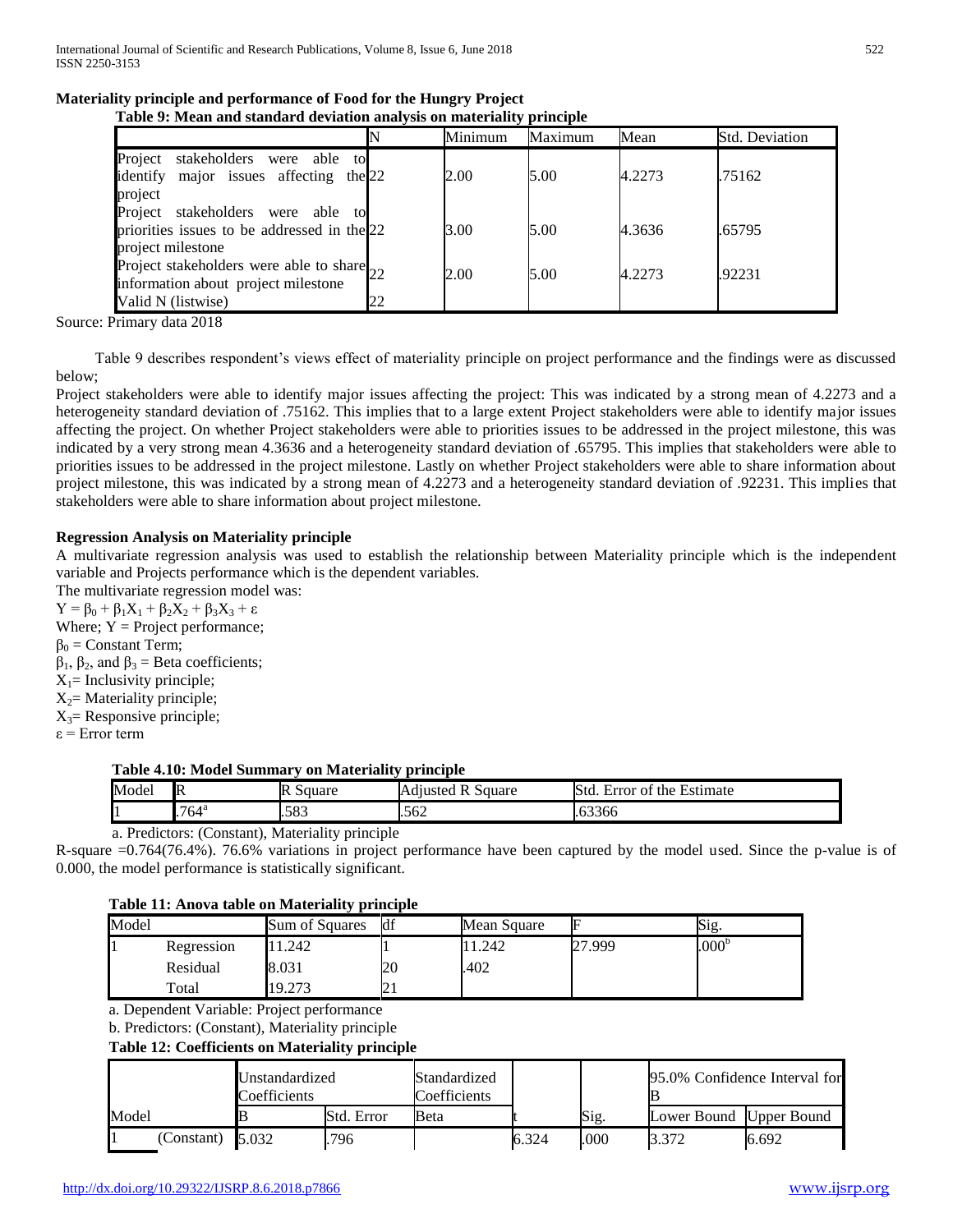|                                   | IV1                                                            | .324 | .061 | .764 | 5.291 | .000 | .196 | .451 |  |  |
|-----------------------------------|----------------------------------------------------------------|------|------|------|-------|------|------|------|--|--|
|                                   | a. Project Performance: Materiality principle                  |      |      |      |       |      |      |      |  |  |
|                                   | From the table, the researcher deduces the regression equation |      |      |      |       |      |      |      |  |  |
| Where; $Y = project$ performance; |                                                                |      |      |      |       |      |      |      |  |  |
|                                   | $B_2$ = Constant Term                                          |      |      |      |       |      |      |      |  |  |
|                                   | $B_2$ = Beta coefficients                                      |      |      |      |       |      |      |      |  |  |
| $X_2$ = Materiality principle     |                                                                |      |      |      |       |      |      |      |  |  |
|                                   |                                                                |      |      |      |       |      |      |      |  |  |

 The results indicate that materiality principle has relationship with project performance. The significance is 0.000 which indicates that there is positive relationship (.324) between materiality principle and project performance. These results provide reasonable evidence to the consistent view that, there is improvement in yield and livelihood hence they improved project performance. The beta of materiality principle is .764 with a t-statistic of 5.291. The positive coefficients mean a unit change in materiality principle leads to a 0.324 units increase in project performance while keeping Inclusive principle and Responsive principle constant and since the P- value  $= 0.000 < 0.05$  the positive t-statistic value indicates that the effect is statistically significant at 5 % test level. The effect of Stakeholders involvement in control on project success is statistically significant; reject H0 in favor of Hi the alternative

| Table 15. Mean and standard deviation on responsive principle                                                     |    |         |         |        |                       |  |  |  |
|-------------------------------------------------------------------------------------------------------------------|----|---------|---------|--------|-----------------------|--|--|--|
|                                                                                                                   |    | Minimum | Maximum | Mean   | <b>Std. Deviation</b> |  |  |  |
| Project communication was<br>done in time among the $22$<br>different stakeholders                                |    | 3.00    | 5.00    | 4.5000 | .59761                |  |  |  |
| Projects stakeholders<br>were<br>flexible in making required $_{22}$<br>changes in project plan and<br>operations |    | 2.00    | 5.00    | 4.2273 | .68534                |  |  |  |
| Projects stakeholders were<br>sensitive to critical activities 22<br>of the project                               |    | 3.00    | 5.00    | 4.4545 | .67098                |  |  |  |
| Valid N (listwise)                                                                                                | 22 |         |         |        |                       |  |  |  |

| Responsive principle and performance of Food for the Hungry Project |  |
|---------------------------------------------------------------------|--|
| Table 13: Mean and standard deviation on responsive principle       |  |

Source: Primary data 2018

 Table 13 describes respondent's views effect of responsive principle on project performance and the findings were as discussed below;

Project communication was done in time among the different stakeholders: This was indicated by a very strong mean of 4.5000 and a heterogeneity standard deviation of .59761. This implies that to a large extent Project communication was done in time among the different stakeholders. On whether Projects stakeholders were flexible in making required changes in project plan and operations, this was indicated by a very strong mean 4.2273 and a heterogeneity standard deviation of .68534. This implies that stakeholders were able to priorities issues to be addressed in the project milestone. Lastly on whether Projects stakeholders were sensitive to critical activities of the project, this was indicated by a strong mean of 4.4545 and a heterogeneity standard deviation of .67098. This implies that Projects stakeholders were sensitive to critical activities of the project.

## **Regression Analysis on responsive principle**

A multivariate regression analysis was used to establish the relationship between Responsive principle which is the independent variable and Projects performance which is the dependent variables.

The multivariate regression model was:  $Y = \beta_0 + \beta_1 X_1 + \beta_2 X_2 + \beta_3 X_3 + \varepsilon$ Where;  $Y = Project performance$ ;  $\beta_0$  = Constant Term;  $β<sub>1</sub>, β<sub>2</sub>, and β<sub>3</sub> = Beta coefficients;$  $X_1$ = Inclusivity principle;  $X_2$ = Materiality principle;  $X_3$ = Responsive principle;

ε = Error term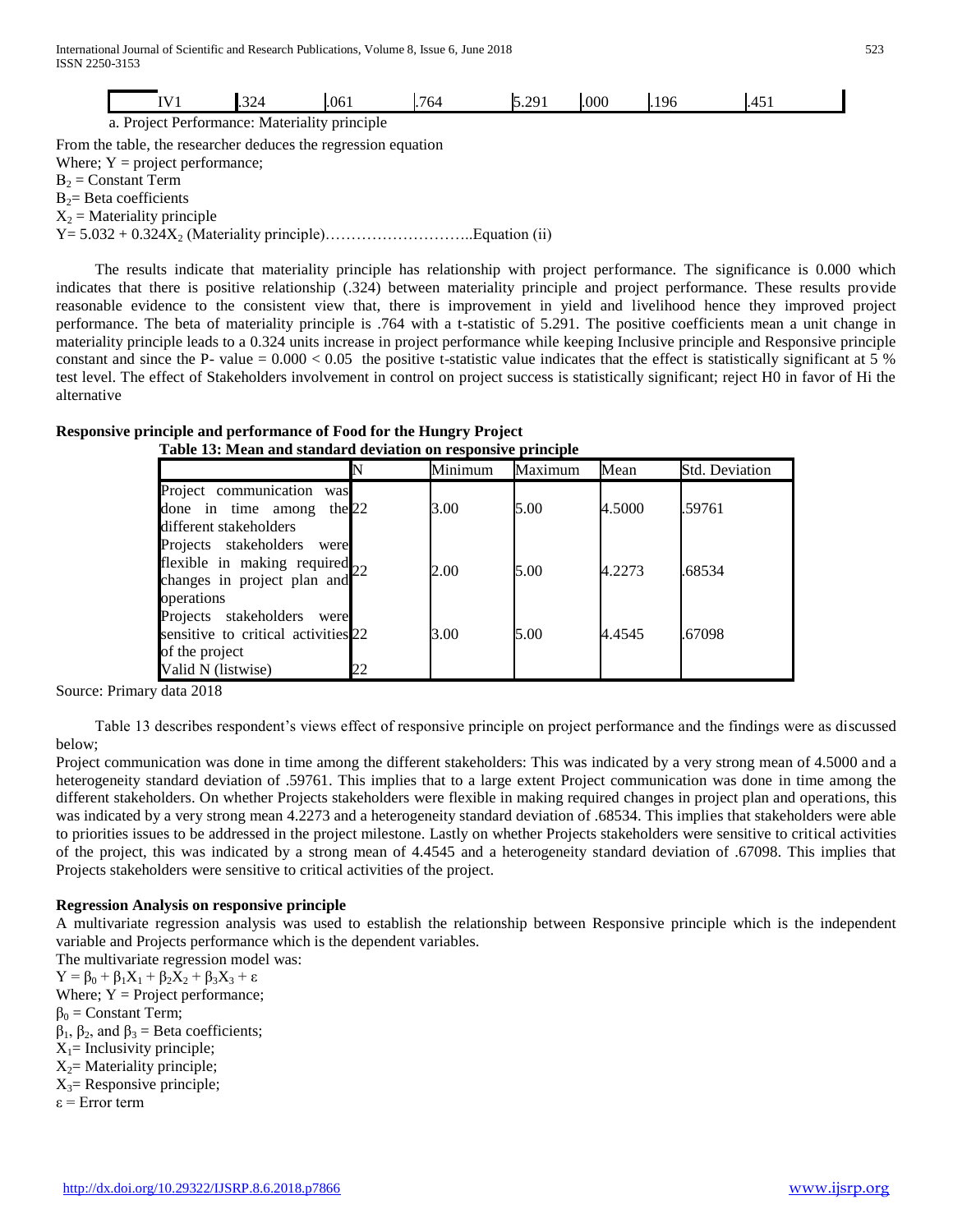| Model | R                                                                                                                                                      | R Square       | Square                | Std. Error of the Estimate |                              |       |        |                         |                |  |  |
|-------|--------------------------------------------------------------------------------------------------------------------------------------------------------|----------------|-----------------------|----------------------------|------------------------------|-------|--------|-------------------------|----------------|--|--|
|       | .856 <sup>a</sup>                                                                                                                                      | .733           | .719                  |                            | 50768                        |       |        |                         |                |  |  |
|       | a. Predictors: (Constant), Responsive principle<br><b>Table 15: Model Summary on Responsive principle</b>                                              |                |                       |                            |                              |       |        |                         |                |  |  |
| Model |                                                                                                                                                        | Sum of Squares |                       | df                         | Mean Square                  |       | F      | Sig.                    |                |  |  |
|       | Regression                                                                                                                                             | 14.118         |                       |                            | 14.118                       |       | 54.775 | .000 <sup>b</sup>       |                |  |  |
|       | Residual                                                                                                                                               | 5.155          |                       | 20                         | .258                         |       |        |                         |                |  |  |
|       | Total                                                                                                                                                  | 19.273         |                       | 21                         |                              |       |        |                         |                |  |  |
|       | a. Dependent Variable: Project performance<br>b. Predictors: (Constant), Responsive principle<br><b>Table 16; Coefficients of Responsive principle</b> |                |                       |                            |                              |       |        |                         |                |  |  |
|       |                                                                                                                                                        | Coefficients   | <b>Jnstandardized</b> |                            | Standardized<br>Coefficients |       |        | 95.0%<br>Interval for B | Confidence     |  |  |
| Model |                                                                                                                                                        |                |                       | Std. Error                 | Beta                         |       | Sig.   | Lower<br>Bound          | Upper<br>Bound |  |  |
|       | (Constant)                                                                                                                                             | 3.231          | .811                  |                            |                              | 3.982 | .001   | 1.539                   | 4.923          |  |  |

principle .451 .061 .856 7.401 .000 .324 .579

Adjusted R

#### **Table 14: Model Summary on Responsive principle**

a. Dependent Variable: Project performance

Table above deduces the regression equation

Responsive

Where;  $Y = project$  performance;

 $B_3$  = Constant Term

 $B_3$ = Beta coefficients

 $X_3$  = Responsive principle

Y= 3.231+ .451 X<sup>3</sup> (Responsive principle)…………………Equation (iii)

 The results indicate that Responsive principle in implementation has a relationship with project performance. The significance is 0.000 which indicates that there is positive relationship (0.451) between responsive principle and project performance. These results provide reasonable evidence to the consistent view that, there is improvement in yield and livelihood hence they improved project performance. The beta of Responsive principle is .856 with a t-statistic of 7.401. The positive coefficients mean a unit change in Inclusivity principle and Materiality principle in constant and since the P- value  $= 0.000 < 0.05$  the positive t-statistic value indicates that the effect is statistically significant at 5 % test level. The effect of project performance on project performance is statistically significant; reject H0 in favor of Hi the alternative

## **Summary of the chapter**

| Table 17: Correlations between stakeholder engagement principles and project performance |  |  |  |  |
|------------------------------------------------------------------------------------------|--|--|--|--|
|                                                                                          |  |  |  |  |

|                                           |                            | Stakeholder<br>principles | engagement | Project performance |
|-------------------------------------------|----------------------------|---------------------------|------------|---------------------|
| Stakeholder engagementPearson Correlation |                            |                           | $.883**$   |                     |
| principles                                | Sig. (2-tailed)            |                           |            | .000                |
|                                           |                            | 22                        |            | 22                  |
| Project performance                       | <b>Pearson Correlation</b> | $.883**$                  |            |                     |
|                                           | Sig. (2-tailed)            | .000                      |            |                     |
|                                           |                            | 22                        |            |                     |

\*\*. Correlation is significant at the 0.01 level (2-tailed).

 Table 17 is giving the relationship between stakeholder engagement principles on project performance in Rwanda whereby the respondents N is 22 and the significant level is 0.01, the results indicate that independent variable has positive moderate correlation to dependent variable equal to .834\*\* and

the p-value is .000 which is less than 0.01. When p-value is less than significant level, therefore researchers conclude that variables are correlated and null hypothesis is rejected and remains with alternative hypothesis. This means that there is a moderate relationship between stakeholder engagement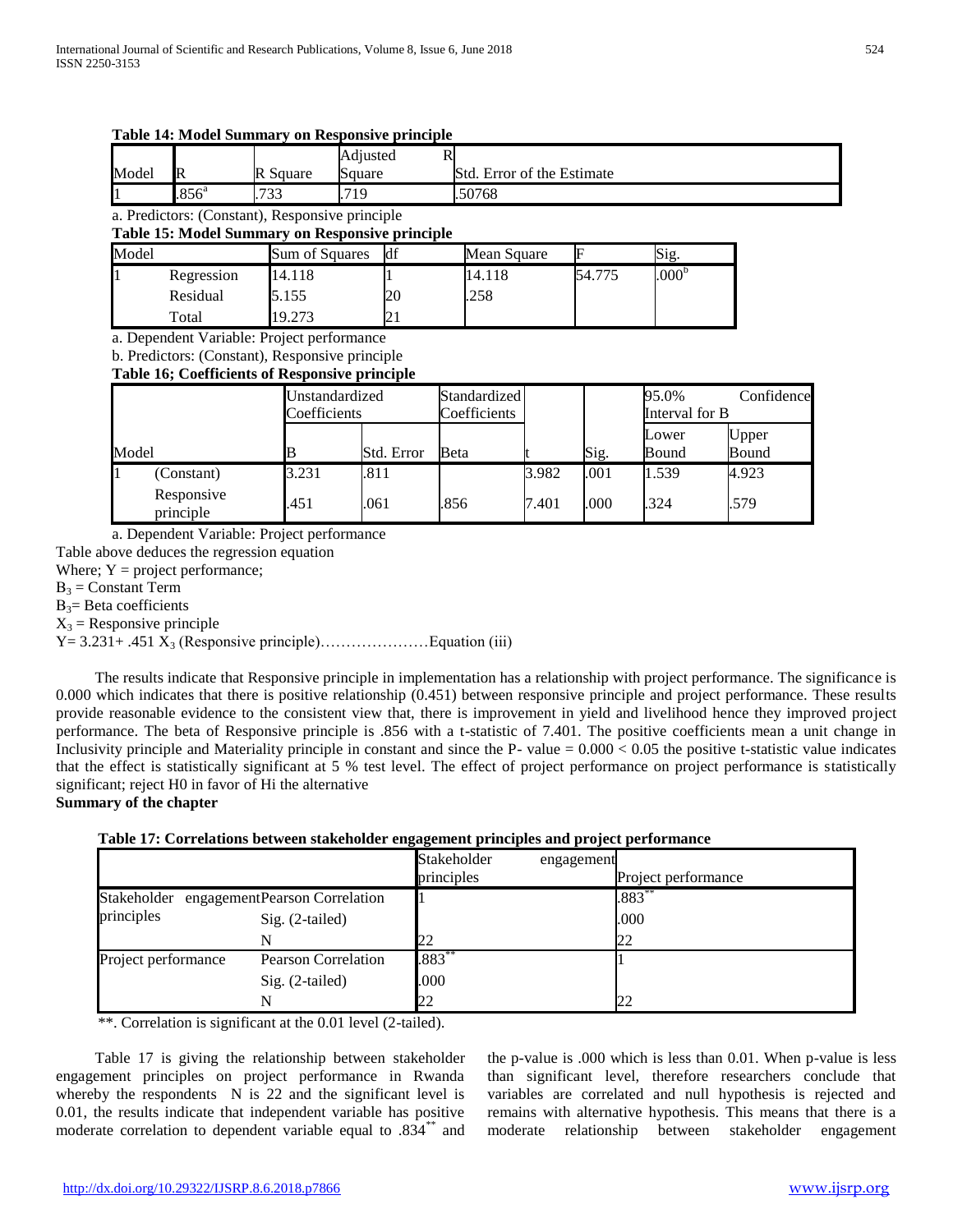principles on project performance, this project management principles are important in effective and efficient management of community projects.

## **Challenges faced by Food for hungry project**

 The respondents identified some of the following challenges; inadequate funds for financing the project, inadequate communication between the stakeholders, lack of transparency with some stakeholders.

#### **2.3 SUMMARY OF FINDINGS, CONCLUSION AND RECOMMENDATIONS**

#### **2.3.1 Summary of Findings**

 The summary of findings was according to three specific objectives namely; to determine the effect of Inclusivity principle on performance of Food for the hungry project; to assess the effect of Materiality principle on Food for the hungry project and to examine the effect of responsiveness principle on food for the hungry project

## **2.3.1.1 Effect of Inclusivity principle on performance of Food for the hungry project**

 The results indicate that inclusivity principle has a relationship with project performance. The significance is 0.000 which indicates that there is positive relationship  $(0.490)$ between inclusivity principle and project performance. These results provide reasonable evidence to the consistent view that, there is improvement in yield and livelihood hence they improved project performance. The beta of inclusivity principle is 0.883 with a t-statistic of 8.341. The positive coefficients mean a unit change in inclusivity principle leads to a .490 units increase in project performance while keeping responsive principle and responsive principle in implementation constant and since the P- value  $= 0.000 < 0.05$ , the positive t-statistic value indicates that the effect is statistically significant at 5 % test level reject H0 in favor of H1 the alternative.

## **2.3.1.2 Effect of Materiality principle on performance of Food for the hungry project.**

 The results indicate that materiality principle has relationship with project performance. The significance is 0.000 which indicates that there is positive relationship (.324) between materiality principle and project performance. These results provide reasonable evidence to the consistent view that, there is improvement in yield and livelihood hence they improved project performance. The beta of materiality principle is .764 with a tstatistic of 5.291. The positive coefficients mean a unit change in materiality principle leads to a 0.324 units increase in project performance while keeping Inclusive principle and Responsive principle constant and since the P- value  $= 0.000 < 0.05$  the positive t-statistic value indicates that the effect is statistically significant at 5 % test level. The effect of Stakeholders involvement in control on project success is statistically significant; reject H0 in favor of Hi the alternative

## **2.3.1.3 Effect of responsiveness principle on performance of Food for the hungry project**

 The results indicate that Responsive principle in implementation has a relationship with project performance. The significance is 0.000 which indicates that there is positive relationship (0.451) between responsive principle and project performance. These results provide reasonable evidence to the consistent view that, there is improvement in yield and livelihood hence they improved project performance. The beta of Responsive principle is .856 with a t-statistic of 7.401. The positive coefficients mean a unit change in Inclusivity principle and Materiality principle in constant and since the P- value =  $0.000 < 0.05$  the positive t-statistic value indicates that the effect is statistically significant at 5 % test level. The effect of project performance on project performance is statistically significant; reject H0 in favor of Hi the alternative

#### **2.4 Conclusion**

 In conclusion it can be stated that stakeholder engagement principles like inclusive principle, materialistic principles and responsive principle have significant relationship with project performance inform of improved yield and improved livelihoods. The regression equation established that taking all factors into account project performance comes as a result of stakeholder engagement principles in Hunger project, Table 4.17 gave the relationship between stakeholder engagement principles on project performance in Rwanda whereby the respondents N is 22 and the significant level is 0.01, the results indicate that independent variable has positive moderate correlation to dependent variable equal to .834\*\* and the p-value is .000 which is less than 0.01. When p-value is less than significant level, therefore researchers conclude that variables are correlated and null hypothesis is rejected and remains with alternative hypothesis. This means that there is a moderate relationship between stakeholder engagement principles on project performance, this project management principles are important in effective and efficient management of community projects.

#### **2.4 Recommendations**

 The researcher has identified the following recommendations in order to improve the performance of the projects: Project stakeholder should be transparent for effective project delivery, The level and extent of engagement will relate to the performance achievement levels, The engagement needs to be stakeholder focused and not organizational focused, For better results engagement should start early and run throughout the project execution.

#### REFERENCES

- [1] Babbie, E. (2009). Survey research methods (2nd ed.). Belmont: Wodsworth.
- [2] Baccarini, D. (1999). The logical framework method for defining project success. Project Management Journal, 30
- [3] Baker, N., Murphy, D. and Fisher, D. (1988). Factors affecting project success. In Cleland, D.I and King, W.R. (Eds), Handbook of Project Management, Van Nostrand Reinhold, New York, NY.
- [4] Baroudi, J.J., Olson, M.H. & Ives, B. (2006) An Empirical Study of the Impact of User
- [5] Involvement on System Usage and Information Satisfaction, Communications of the
- [6] ACM, 29(3), 232-243
- [7] Bond, A., A. Morrison-Saunders, J. A. E. Gunn, J. Pope, and F. Retief. 2015. Managing uncertainty, ambiguity and ignorance in impact assessment by embedding evolutionary resilience, participatory modelling and adaptive management. Journal of Environmental Management 151:97–104.
- [8] Carpenter, B.W. & M.W. Dirsmith (1992). Early debt extinguishment transactions and auditor materiality judgments: A bounded rationality perspective. Accounting, Organizations and Society,17(8), 709-739
- [9] Creswell, J.W. (2005). Research design: Qualitative and quantitative approaches. Thousand